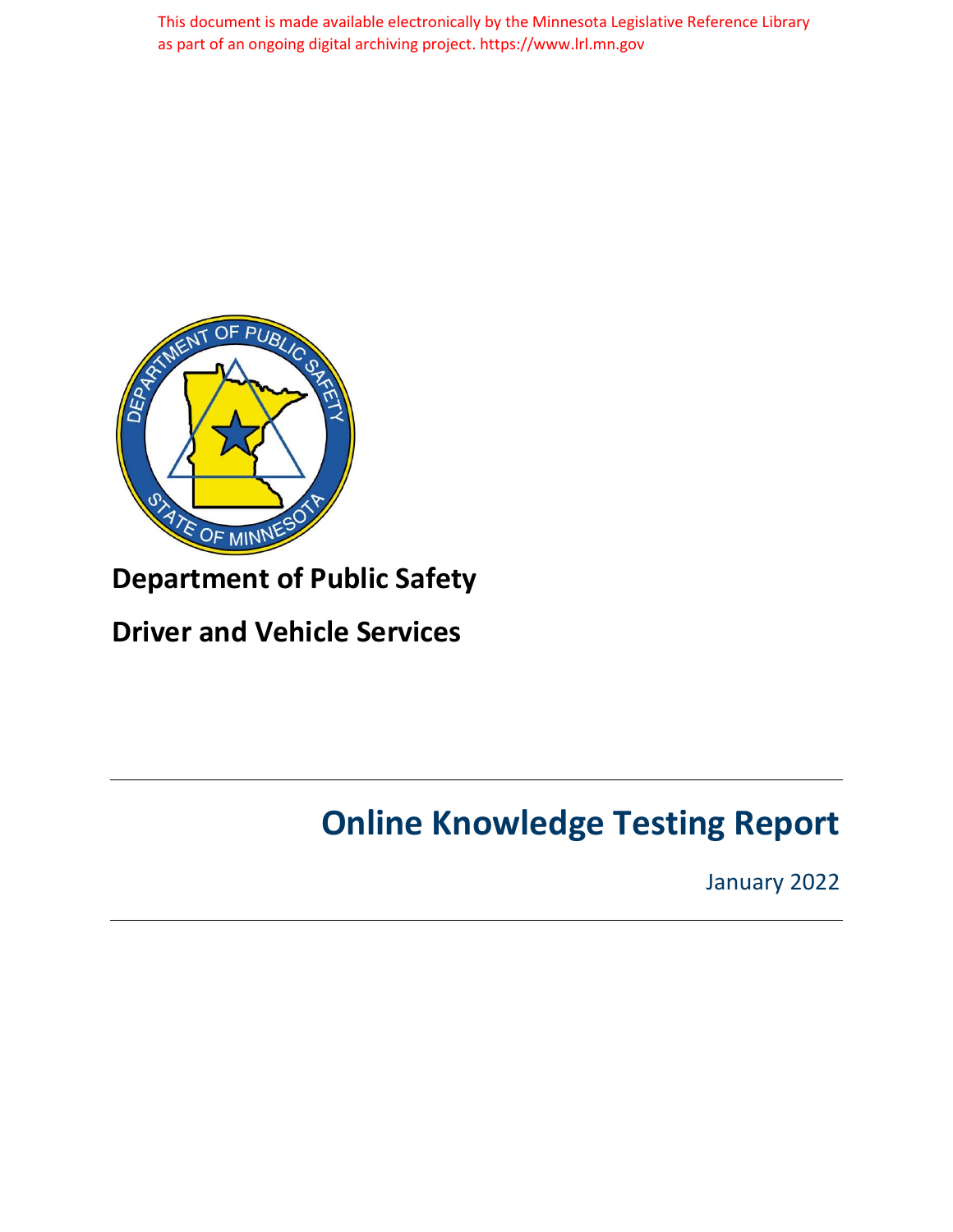## **Contents**

| Introduction 3 |
|----------------|
|                |
|                |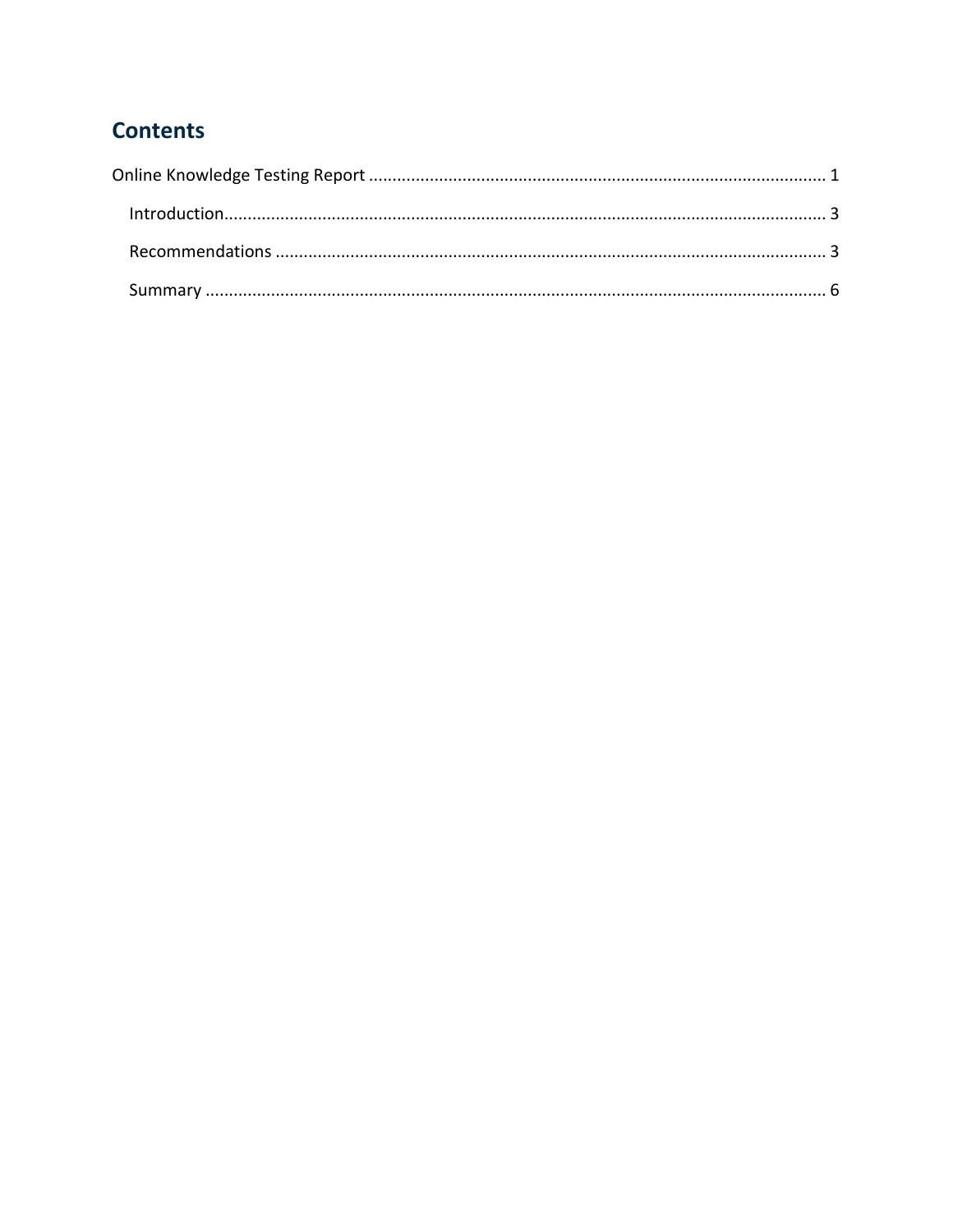## <span id="page-2-0"></span>**Introduction**

On July 21, 2020, the legislature passed legislation requiring the Department of Public Safety Driver and Vehicle Services Division (DPS-DVS) to implement online driver's license knowledge testing no later than November 1, 2020. In addition to appropriating money for implementation of online knowledge testing, the legislature required the Commissioner of DPS to submit a report to the legislature providing details and making recommendations regarding online knowledge testing (Laws of Minnesota, 2020, 2<sup>nd</sup> Special Session, Chapter 2, Sections 2 and 3).

Governor Tim Walz signed the legislation authorizing online driver's license knowledge testing (online test(ing)) on July 23, 2020, and DPS-DVS immediately began planning and preparing to implement online testing. On October 5, 2020, DPS-DVS made the Class D driver's license knowledge test available online at home and through third party proctors.

Between October 5, 2020, and November 29, 2021, a total of 152,587 online tests were initiated, and 115,264 were completed and received results. This included online tests at home and with third party proctors, including licensed driver education programs authorized to provide the online testing. Of the 152,587 online tests initiated, 5,991 were completed via a third party proctor.

On July 1, 2021, DPS-DVS disabled at home online testing following legislative changes to proctor requirements during the 2021 1<sup>st</sup> Special Session and the end of the peacetime state of emergency. Currently, Class D knowledge tests are available through authorized licensed driver education programs, authorized third party proctors, and by appointment at exam stations. As of December 14, 2021, DPS-DVS authorized 72 driver education programs and 38 third party proctors to administer the online knowledge test. Between July 1, 2021, and December 14, 2021, these third party proctors initiated 5,967 tests with 5,785 completed with results.

#### <span id="page-2-1"></span>**Recommendations**

#### **Fees**

Minnesota Statutes section 171.13, subdivision 9(d)(3) allows a licensed driver education program or authorized third party proctor to charge a fee of up to \$10 for administering the online test. These entities providing the online test are required to provide computers for individuals to take the test and provide appropriate proctors to monitor the individuals taking the test.

DPS-DVS has not requested feedback from the authorized entities about whether the fee is sufficient to cover the cost of administering online testing. However, DPS-DVS is aware that some entities have been charging additional service fees not authorized by statute to individuals who sign up to take the online test through their program. At this time DPS-DVS does not have enough data to recommend whether the \$10 fee should be changed, but DPS-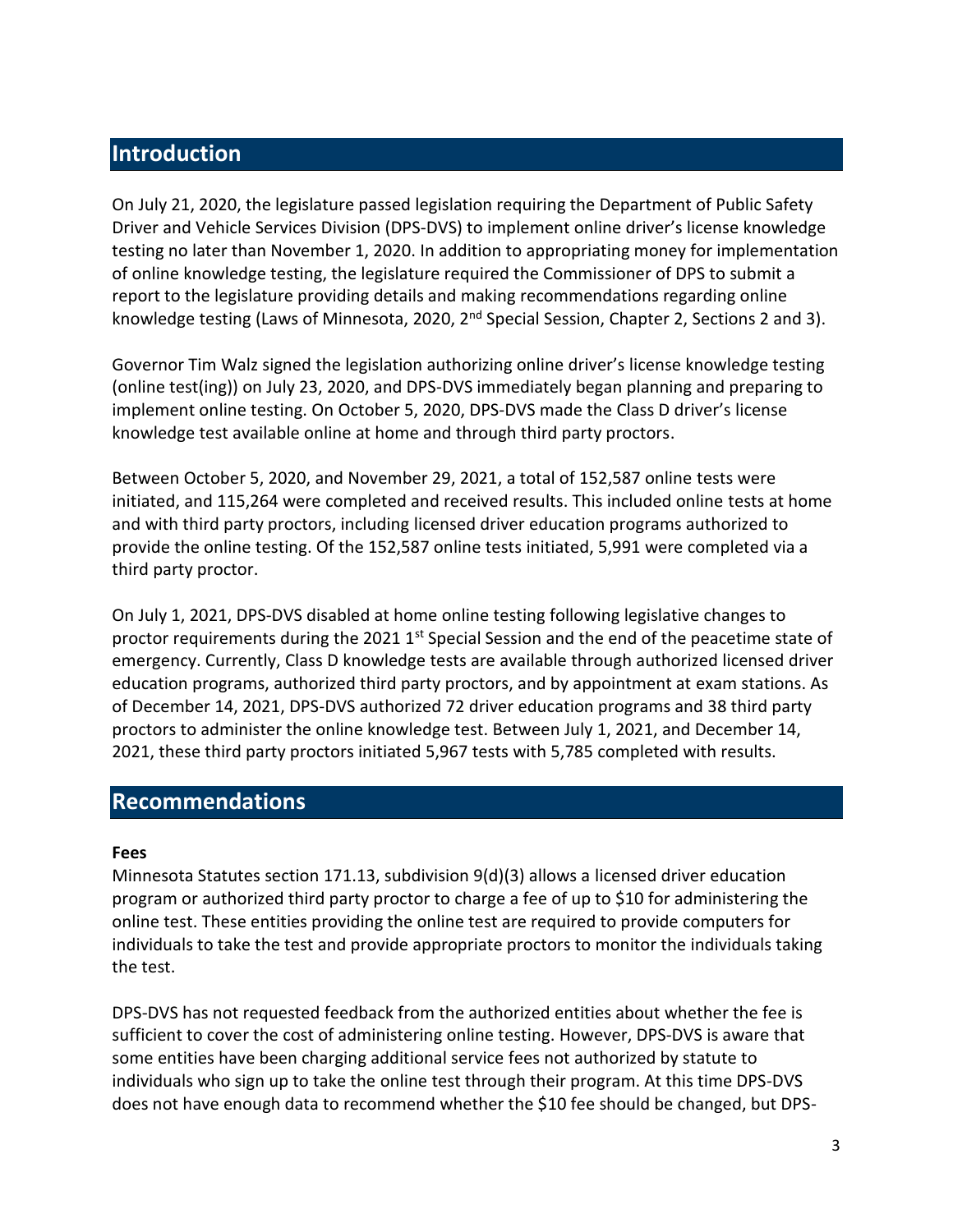DVS recommends adding clarification about whether authorized entities can charge other types of fees related to the administration of the online test.

#### **Entities Authorized to Administer**

Minnesota Statutes section 171.13, subdivision 9, authorizes two types of entities to administer the online test with authorization from DPS-DVS; licensed driver education programs and other entities. DPS-DVS has authorized many types of other entities to administer the online test including: community outreach programs; community education programs; libraries; deputy registrars; driver's license agents; and schools. Under the current language, any entity interested in providing online testing can enter into an agreement with DPS-DVS to administer the tests. The current language in the statute is sufficiently broad to include multiple types of entities, and DPS-DVS recommends no change to this section of the statute.

#### **Driver Education Programs**

Minnesota Statutes section 171.13, subdivision 9(b) allows licensed driver education programs to administer the online test to individuals who are students of their program. However, student is not defined in the statute or rule. DPS-DVS recommends allowing licensed driver education programs to administer the online test to any individual. DPS-DVS oversees driver education programs through the licensure process and does not see a reason to treat the licensed driver education programs differently than other types of entities that administer the online test. In addition, allowing licensed driver education programs to administer the knowledge test to anyone increases access to the knowledge test for Minnesotans.

#### **Legislative Change Considerations**

DPS-DVS has a little more than one year of experience allowing other entities to administer the online test. Over that period of time, DPS-DVS developed several recommendations for legislative changes or clarifications, which are outlined below. DPS-DVS also recognizes the program is relatively new, and there may be additional insights gained as more entities begin and continue to administer the online test.

#### *Definitions*

Student of a driver education program is not a defined term in either Minnesota Statutes Chapter 171 or in Minnesota Rules for licensed driver education programs. This lack of a clear definition has led to questions about whether licensed driver education programs can enroll an individual in their program solely for the purpose of administering the online test. There is little guidance in the statute about why a licensed driver education program should be treated differently than the other entities authorized to administer the knowledge test. DPS-DVS recommends adding a definition of student and clarifying whether licensed driver education programs can only administer the knowledge test to individuals who take a full driver education course from the program. The same result can be reached by removing the "student" language from subdivision 9(b).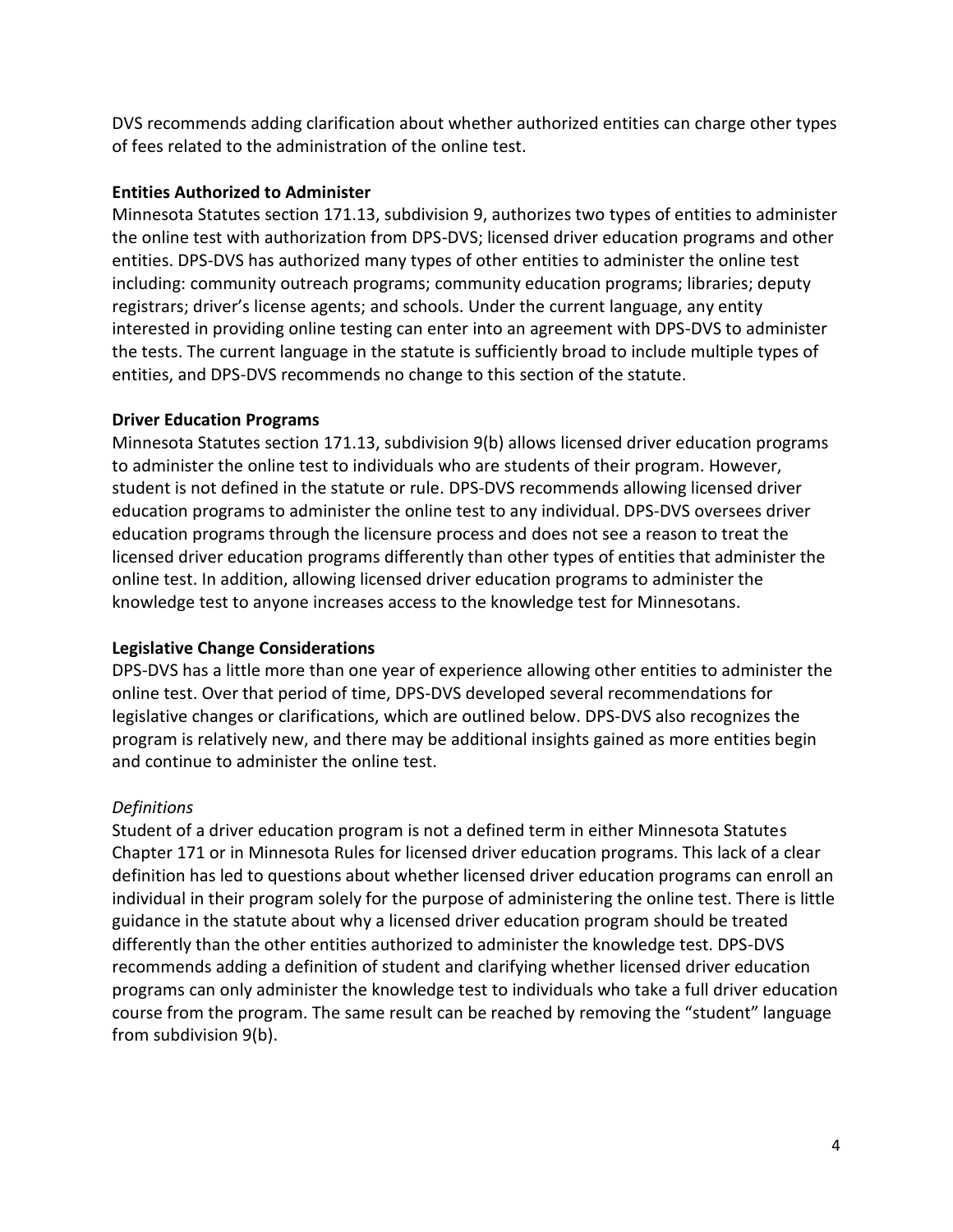#### *Online Testing At Home*

From October 2020 through July 1, 2021, the online test was available to individuals at home. DPS-DVS recommends the statute be amended to authorize individuals to take the online test at home. The at home online test was extremely popular with customers. Individuals who live in an area far from an exam station or third party proctor, were able to access the online test at a time convenient for them without needing to travel. Many parents of minors taking the online test expressed appreciation that they did not need to make an appointment or take time away from work to drive their child to a location to take the knowledge test. North Dakota recently began offering online testing at home. The at home online option reduces demand for knowledge tests at exam stations which increases the ability of exam stations to provide other testing that cannot be done at home, such as commercial driver's license knowledge testing and road tests.

DPS-DVS recognizes there are some concerns about the validity and security of online testing at home. However, DPS-DVS developed several safeguards and has existing enforcement mechanisms to address those concerns.

- DPS-DVS can limit the amount of time a person has between registering to take the test and taking the test to ensure they are only registering to take the test at the time they are actually ready to complete the test.
- DPS-DVS can track and limit the amount of tests that one individual can proctor in one day.
- DPS-DVS could require individuals to only take the knowledge test on a computer equipped with a web cam. DPS-DVS has the ability to implement a feature that would require the knowledge test proctor to look into the camera at the beginning of the test and at random times throughout the test to ensure that the proctor remains present throughout the test.

In addition, there are existing penalties for individuals who allow someone else to take any part of the knowledge test for them, including criminal penalties and driver's license suspension. (Minn. Stat. sec. 171.22, subd. 1(6); Minn. Stat. sec. 171.18, subd. 1(9)). DPS-DVS recommends legislative changes to allow an at home online test option with appropriate safeguards to ensure the integrity of the process.

#### *Recordkeeping*

DPS-DVS recommends the statute allowing other entities to administer the online test include requirements about what types of records the third party proctor must maintain as well as record retention requirements. DPS-DVS conducts audits of third party proctors to ensure that they are complying with the requirements for administering the online test. However, the statute is silent about what types of records the entity must maintain. At a minimum, DPS-DVS recommends third party proctors be required to maintain a list of the individuals to whom they administer the test, as well as a list of the proctors who administer the test. Standard recordkeeping requirements would make the audit process more efficient as well as improve the ability of DPS-DVS to identify any potential testing abnormalities or security concerns.